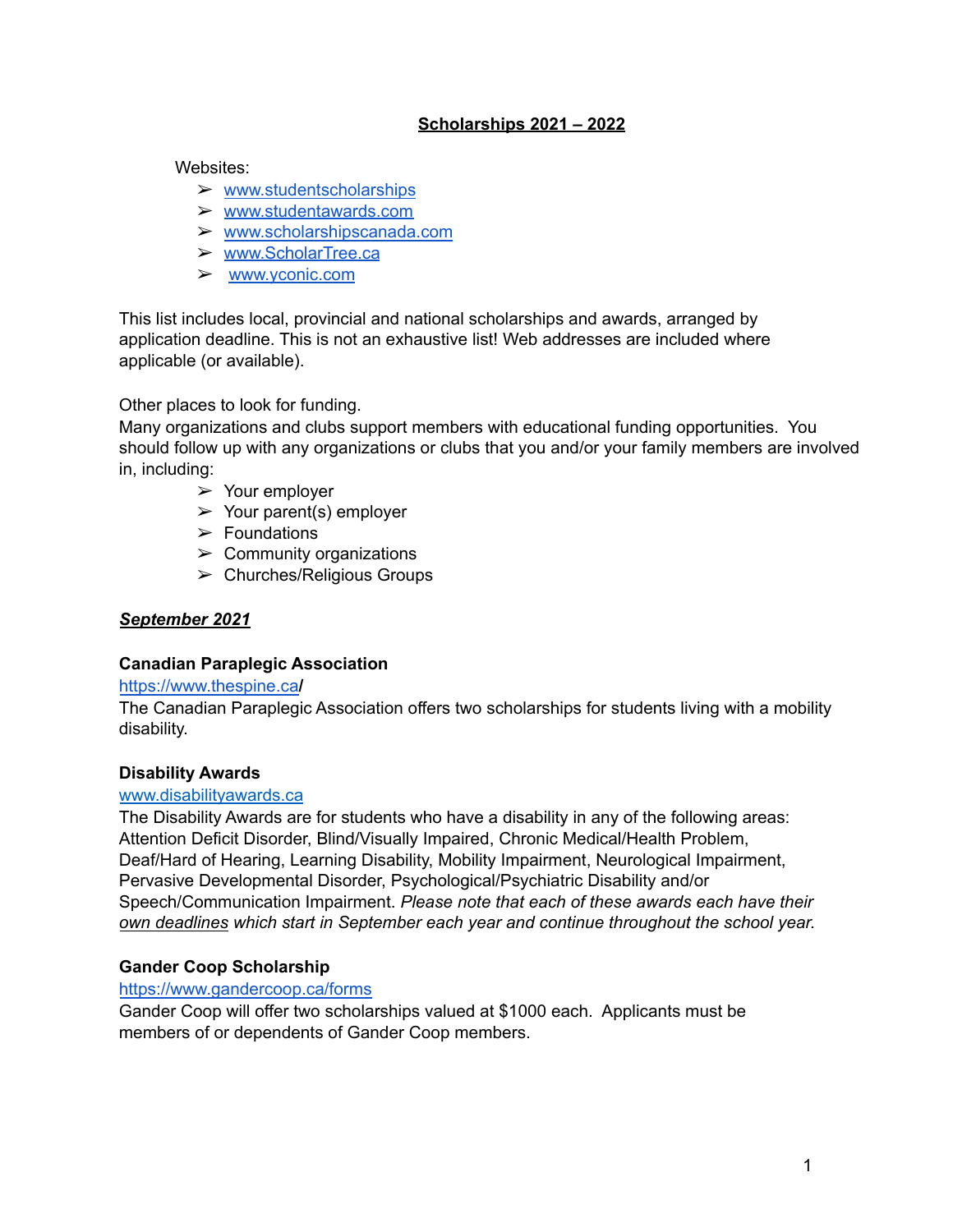# *October 2021*

#### **Horatio Alger Association of Canada Scholarship**

#### Horatio Alger [Association](https://horatioalger.ca/en/home/) Canada: Home

This scholarship seeks to assist those who have demonstrated integrity and perseverance in overcoming adversity, strength of character, financial need, a good academic record, commitment to pursue a post-secondary education, and a desire to contribute to society.

#### **Loran Award**

#### [www.loranaward.ca](http://www.loranaward.ca/)

The Loran awards committee is looking for students who demonstrate character, service and leadership potential. Excellent applicants show a genuine commitment to serving others, great potential as leaders, strong academic performance and moral character, independent thinking, and a willingness to take meaningful risks.

#### **The Walsh, Hapgood and Vey Family Award**

#### <https://www.mun.ca/scholarships/MFRC.pdf>

The Military Family Resource Centre is pleased to announce two \$1,000.00 scholarship awards. To be eligible for either of these awards, the applicant must be a dependent, spouse or descendant of a member of the Royal Newfoundland Regiment or the Canadian Armed Forces.

## *November 2021*

#### **Consolidated Credit Canada Scholarship Program**

#### <https://www.consolidatedcreditcanada.ca/scholarship-program/>

Consolidated Credit offers a \$1,000 bi-annual scholarship to eligible college and university students who meet the valid requirements. Twice per year, we give students the opportunity to win \$1,000 to put towards their college / university expenses. Applicants must complete an essay based on the following question: How has the pandemic informed your outlook on your financial future, and what money lessons have you learned from such a high impact event?

#### **Epilepsy Newfoundland and Labrador**

#### [www.epilepsynl.com](http://www.epilepsynl.com/)

Epilepsy NL offers a scholarship to a level III student who has been diagnosed with epilepsy, seizure disorder, or who have a family member diagnosed with epilepsy and are members of Epilepsy Newfoundland and Labrador.

#### **The Joyce Foundation Bursary**

#### [www.mun.ca/scholarships](http://www.mun.ca/scholarships)

The Joyce Foundation Bursary, valued at \$5000.00 annually, is available to students entering Memorial University in September. Criteria for the award includes:

> Mininum 70% admission average for Memorial and 60% for the Marine Institute Critical financial need

Perseverance in the face of challenges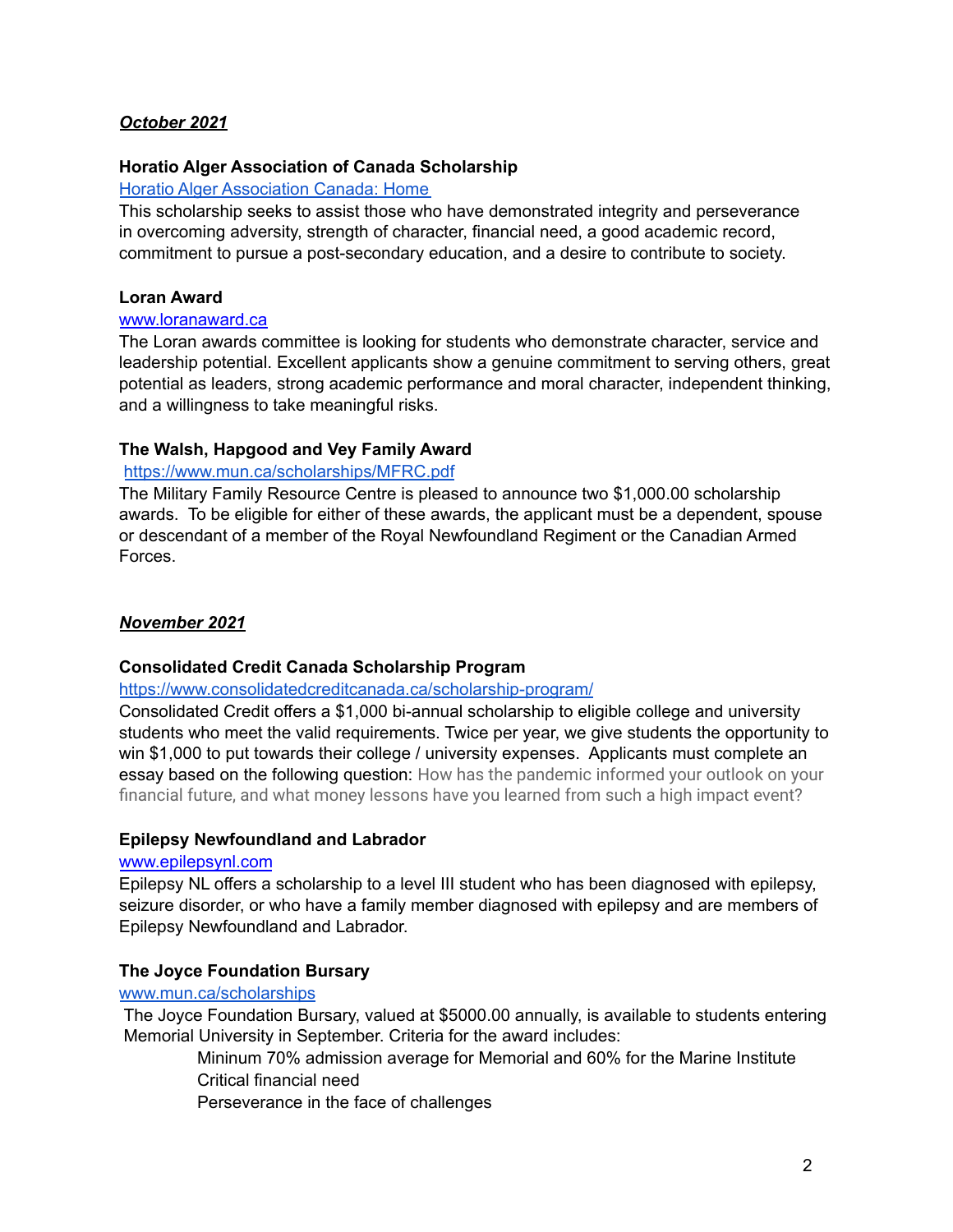# **TD Canada Trust**

#### [www.tdcanadatrust.com/scholarship](http://www.tdcanadatrust.com/scholarship)

The TD Scholarship for Community Leadership is looking for level III students who make outstanding and consistent efforts to improve their community. Students are required to obtain a minimum overall average of 75%.

# *December 2021*

# **Terry Fox Humanitarian Award**

## Terry Fox Humanitarian Award Program [\(terryfoxawards.ca\)](https://apply.terryfoxawards.ca/application-closed)

This award is given to graduating students involved in voluntary humanitarian activities planning to attend a Canadian post-secondary institution in September.

## **Well Beings Counselling Scholarship**

# <https://wellbeingscounselling.ca/scholarship/>

We're excited to offer the opportunity for qualifying Canadian students to receive our new scholarship, intended for students in the area of Psychology, Social Work, and similar fields, with two lucky winners being selected to receive an award amount of \$500 each. Applicants must be enrolled (or enrolling) as full-time or part-time students of accredited college/university within a Canadian province, for completion of an undergraduate degree in Psychology, Social Work, or equivalent field.

## *January 2022*

## **Canadian Engineering Memorial Foundation**

#### [www.cemf.ca](http://www.cemf.ca/)

This scholarship is designed for women studying engineering in Canada. The foundation awards up to five \$5000 undergraduate scholarships each year, one in Atlantic Canada.

## **College of the North Atlantic**

## <https://www.cna.nl.ca/student-support/scholarships-and-awards.aspx>

CNA offers a number of scholarships. Applications for awards can be found on the college website. Students can search the website by campus, program and / or award name.

# **Schulich Leadership Scholarships**

## [www.schulichleaders.com](http://www.schulichleaders.com/)

*Schulich Leader Nominees* are selected by the administration of Gander Collegiate from graduating students who intend to study STEM (Science, Technology, Engineering or Mathematics) subjects in university. The student must possess at least two of the three following attributes:

Exceptional high academic grades Demonstrated leadership in school life and community life, or provided evidence of entrepreneurial spirit Financial need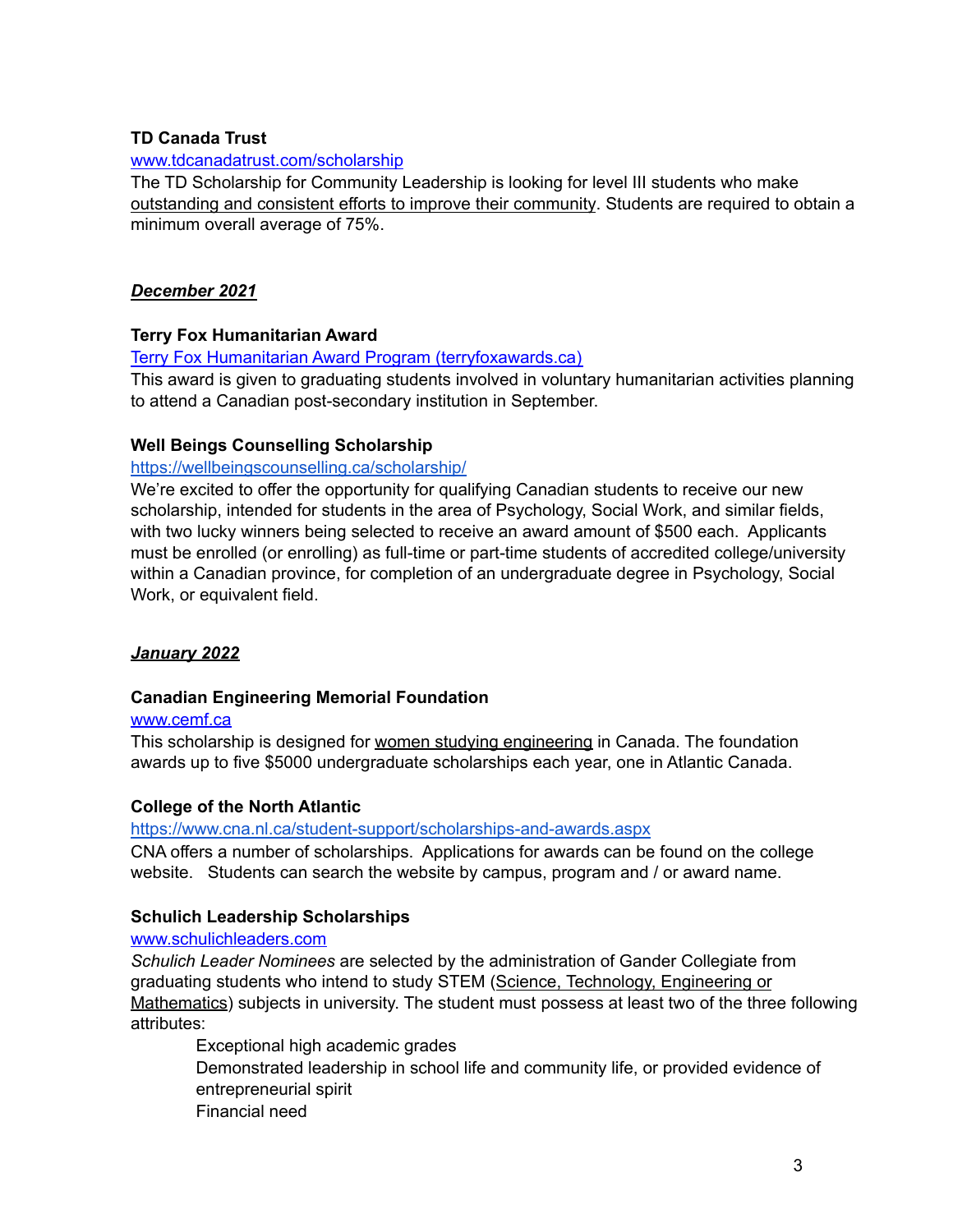## **Sport NL Athletic Scholarship**

#### [www.sportnl.ca](http://www.sportnl.ca/)

Sport NL offers a number of annual scholarship programs, including the Premier's Athlete Award, Team Gushue Award, Elite Athlete Assistance and SportNL Athletic Scholarship.

## *February 2022*

#### **Gander and Area Chamber of Commerce**

#### [www.ganderchamber.nf.ca](http://www.ganderchamber.nf.ca)

The Gander and Area Chamber of Commerce presents a scholarship to a graduating student entering a post-secondary institution planning to study business or business related subjects. Please see Mrs. Connors if you qualify for this scholarship as Gander Collegiate can submit one name for this scholarship.

## **Kin Canada**

#### [www.kincanada.ca/apply](http://www.kincanada.ca/apply)

\$1,000 bursaries are awarded to successful Canadian applicants who are pursuing post-secondary education at a recognized university, community college, technical institute and other schools for advanced education.

#### **Memorial University Entrance Scholarships**

#### [www.mun.ca](http://www.mun.ca)

**Entrance Scholarships** Minimum 85% average

**Warren & Catherine Bell** \$30,000 (\$7500.00 x 4 years)

**Memorial University Alumni** (based on academic excellence, community involvement, national & international achievements, demonstrated leadership in school & extracurricular activities). \$25,000.00 (\$5000.00 x 5 years)

**Dr. Leslie Harris** (based on academic excellence, community involvement, national & international achievements, demonstrated leadership in school & extracurricular activities). \$16,000.00 (\$4000.00 x 4 years)

**Project Hero** Memorial University has partnered with the Canadian Forces to provide financial aid for children of Canadian Forces personnel who have lost their lives while serving in an active mission.

**Glenn Roy Blundon Memorial** This scholarship, valued at \$500.00, will be given to academically qualified students with disabilities.

# **Newfoundland and Labrador Registered Nurses' Education and Research Trust**

<https://cnf-fiic.ca/scholarship-program/>

Students must be enrolled in a nursing program in Canada. CNF offers a variety of scholarships with specific criteria to ONE IN FIVE applicants across Canada every year.

# *March 2022*

## **Harrison McCain – Memorial University**

#### [www.mun.ca](http://www.mun.ca)

Gander Collegiate can nominate one student for the Harrison McCain Scholarship. Four scholarships will be awarded at Memorial, each valued at \$16,000 (\$4000.00 a year for up to 4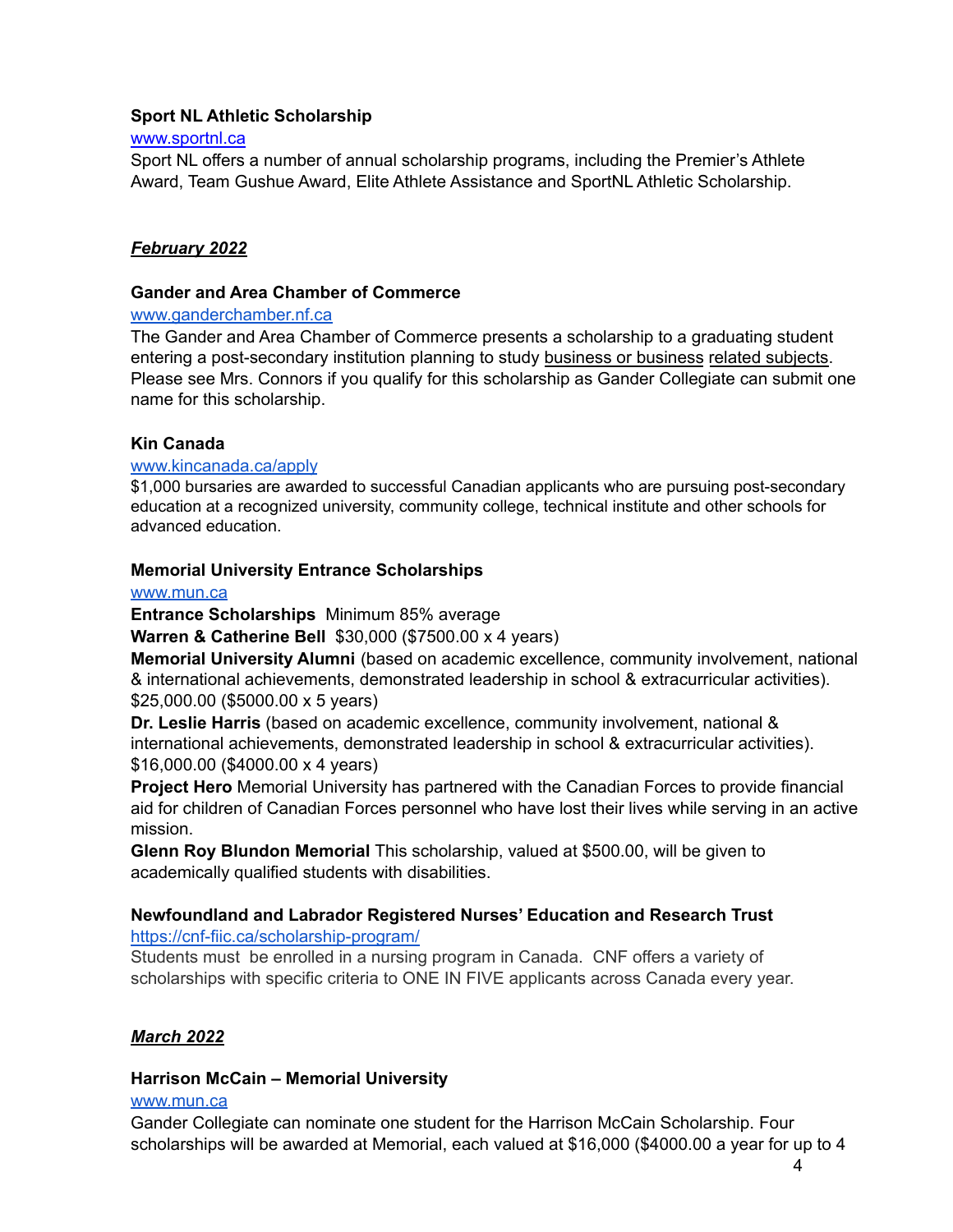#### years). The criteria are as follows:

Hold an 80% (or higher) average based on university prep courses Demonstrate financial need Demonstrate leadership qualities Demonstrate a recognized initiative in funding their own education.

#### **Leonard Foundation**

#### <http://www.leonardfnd.org/>

The Leonard Foundation scholarships are awarded to students enrolling in an undergraduate degree program in Canada. Students must be enrolled in their first undergraduate program as a full-time student. Successful applicants are expected to obtain employment during free time to help defray the costs of their education. In addition, they must participate regularly in athletic, fitness or military activities. Personal qualities showing a potential for leadership are also a requirement.

# *April 2022*

#### **Canadian Hospitality Foundation**

#### [www.thechf.ca](http://www.thechf.ca/)

The Canadian Hospitality Foundation offers a scholarship for students entering a college or university program wishing to pursue a career in hospitality, the foodservice and tourism industry.

#### **Childhood Cancer Foundation**

#### [www.childhoodcancer.ca](http://www.childhoodcancer.ca/)

The Foundation offers university/college scholarships to young Canadians who are in treatment or who have survived childhood cancer (young adult cancer survivors).

## **Credit Counselling Services of Atlantic Canada**

#### [www.solveyourdebts.com](http://www.solveyourdebts.com/)

This \$1000.00 scholarship is available to a student planning to attend a postsecondary institution next year. Students must write a 500 word essay based on a specific subject.

## **Investintech-CAJ Data Journalism Scholarship**

[www.investintech.com/data-journalism-scholarship/](http://www.investintech.com/data-journalism-scholarship/)

This scholarship is aimed at supporting post-secondary students who are interested in journalism.

## **Loans Canada Financial Literacy Scholarship**

#### <https://loanscanada.ca/scholarship/>

Loans Canada wants to encourage students to start making better financial decisions early in their lives. For this reason, Loans Canada is awarding three \$750 awards each year to students who demonstrate financial literacy and practice constructive money skills, regardless of their grades or GPA. If you are a student working toward their education who can demonstrate exceptional financial management skills, you are encouraged to apply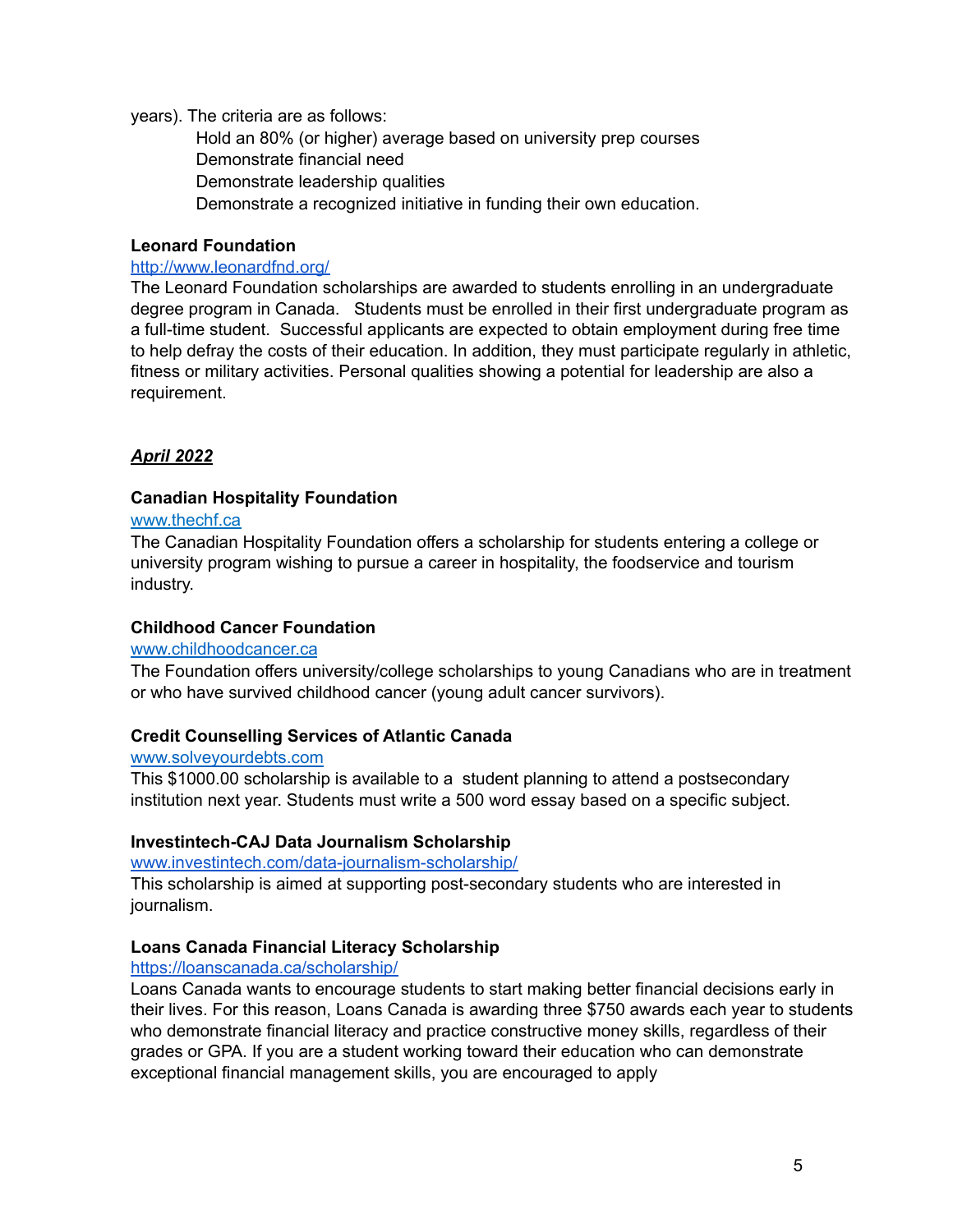# **Lutz/Lutes Family Scholarship**

#### [www.lutzmtnheritage.ca](http://www.lutzmtnheritage.ca/)

This scholarship, valued at \$1000.00 is awarded to a graduating student who has demonstrated high academic achievement and financial need.

## **Nature Newfoundland and Labrador Wild Things Scholarship**

#### [www.naturenl.ca/scholarships](http://www.naturenl.ca/scholarships)

A scholarship in the amount of \$1000.00 will be awarded to a resident of NL planning to attend a post-secondary program and who have demonstrated an active commitment to nature and the environment through their volunteer activities.

## **Pat Fletcher Foundation**

#### [www.patfletcher.com](http://www.patfletcher.com/)

The Foundation is looking to support candidates who demonstrate the following:

Dedication to studies with a track record of academic success.

A well-rounded lifestyle including non-academic interests and community involvement. Interest and ability in golf and respect for the traditions of the game.

#### **RBC Student Awards**

#### [www.rbcroyalbank.com/scholarship](http://www.rbcroyalbank.com/scholarship)[s](http://www.rbcroyalbank.com/scholarships)

This scholarship program is for dependents of RBC employees. There are up to 50 awards of \$2500.00 each.

## **Safe and Caring Schools Graduating Student Award**

#### [www.gov.nl.ca/edu/](http://www.gov.nl.ca/edu/)

This award, a \$500.00 tuition voucher, is available to a graduating student who has demonstrated leadership in making his or her school and community a more safe and caring environment.

## *May 2022*

#### **APSEA S.R. Hussey Memorial Fund**

#### [www.apsea.ca](http://www.apsea.ca)

This fund is able to assist residents of Atlantic Canada who are legally blind in the pursuit of studies or training and the purchase of necessary equipment.

## **Grenfell Campus – Memorial University**

#### New [Students](https://www.grenfell.mun.ca/Departments/Pages/Bursars-Office/Scholarships/New-Students.aspx)

**Rufus Guinchard Entrance Scholarship** - valued at \$2000.00 is presented annually to a student who has demonstrated a commitment to the preservation of NL heritage and culture, as reflected in NL music, folklore, art or writing.

# **Learning Disabilities Association of Canada**

#### [www.ldac-ac](http://www.ldac-taac.ca/)ta.ca

**The JoAnna Townsend Applied Arts Scholarship** This scholarship, valued at \$1000.00 is awarded to a student with a Learning Disability who demonstrates an interest in pursuing an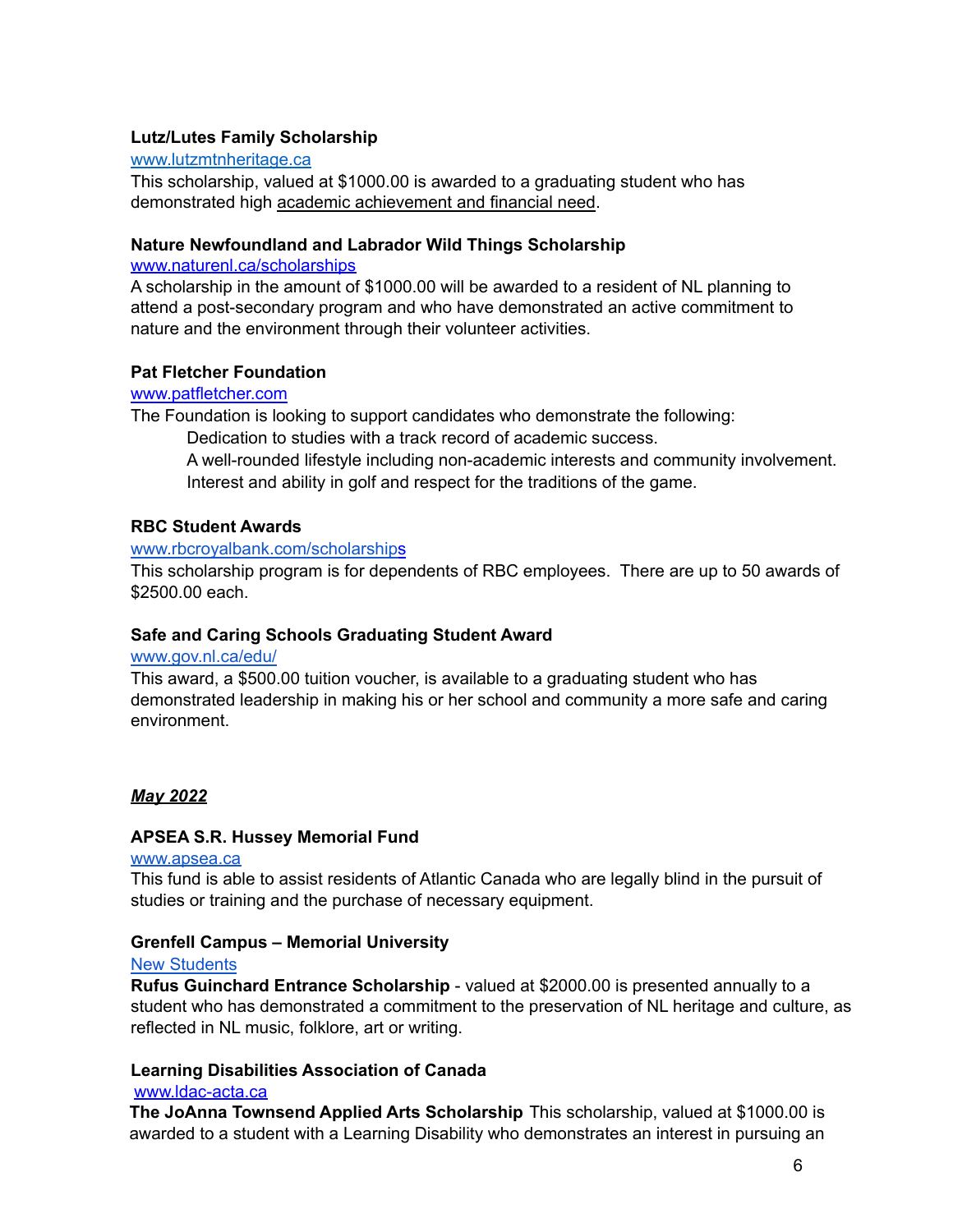education in any of the various applied arts programs including music, drama, dance, visual arts, animation, film and graphic design.

**The Carol Thomson Memorial Fund Scholarship** This scholarship, valued at \$1000.00, is designed to recognize an individual with a learning disability, who, through effort and perseverance, is seeking to use his or her potential to its maximum.

**The Doreen Kronick Scholarship** This scholarship, valued at \$500.00, is designed for students whose program of study will lead them to a field that will assist persons with learning disabilities.

# **Luke Santi Memorial Award for Student Achievement**

## [www.perimeterinstitute.ca](http://www.perimeterinstitute.ca/)

This award valued at \$1000.00 will be made to a graduating high school student who has been accepted into a program in Physical Sciences (physics).

# **Stewardship Association of Municipalities (SAM)**

## [www.smanl.org](http://www.smanl.org/)

The SAM Conservation scholarship, valued at \$1000.00, is provided to a level III student whose interest, activities and post-secondary goals are focused in the conservation of habitat in Newfoundland and Labrador.

# *June 2022*

# **Automotive Industries Association of Canada/High Fives for Kids**

## [www.aiahighfivesforkids.ca](http://www.aiahighfivesforkids.ca/)

Scholarships are awarded annually across Canada to qualified students and monetary assistance is provided to those who wish to further their education in the automotive aftermarket field.

# **Canadian Hard of Hearing Association (CHHA) Scholarship Program**

# <http://www.chha.ca/chha/scholarships>

The purpose of the Scholarship Program, valued at \$1000.00, is to offer financial assistance and recognition to hard of hearing students registered in a full time program at a recognized college or university. Applicants to this Scholarship Program must be either hard of hearing, deafened or oral deaf. Criteria includes academic achievement, determination to cope with hearing loss, and community involvement.

# **Coalition of Persons with Disabilities (COD)**

[Scholarships](https://codnl.ca/scholarships/) – Coalition of Persons with Disabilities NL

COD-NL in partnership with White West Rose offers two scholarships to a person who self-identifies as living with a disability, who is graduating from high school and beginning their postsecondary education.

# **Mattinson Endowment Fund**

# Mattinson Scholarship for Students with Disabilities - [DisabilityAwards.ca](http://www.disabilityawards.ca/mattinson-scholarship-for-students-with-disabilities/)

This scholarship is valued at \$2500.00 and is available to level III students who have been diagnosed with a documented permanent disability. Candidates must have a minimum average of 85%.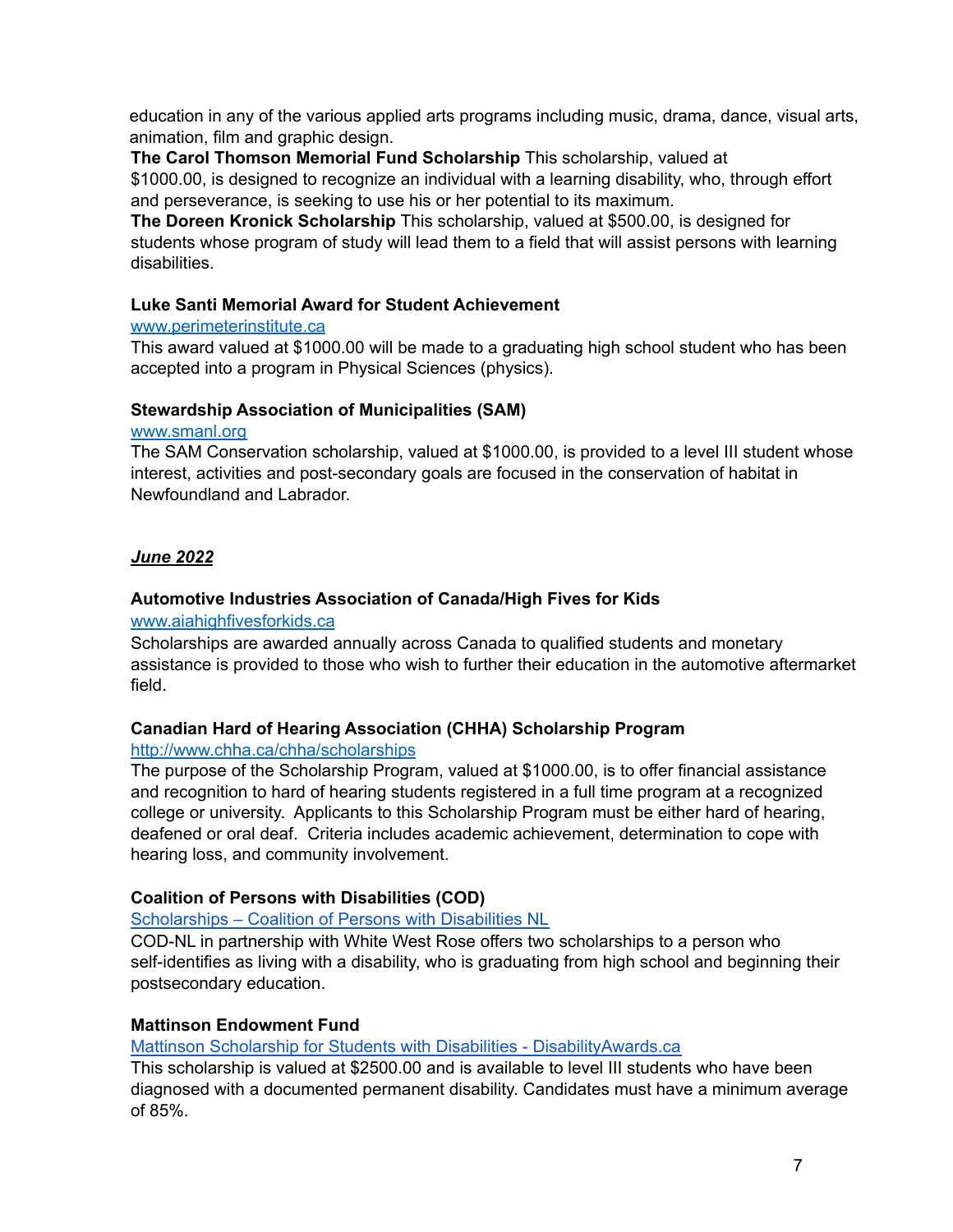# **Nelson Civic Leadership Scholarship**

#### [www.nelson.com/scholarship](http://www.nelson.com/scholarship)

Nelson Canada offers three annual scholarships of \$10,000 each for level III students who show academic success, personal strength and determination in their commitment to civic engagement and leadership.

## **Progressive Automations Scholarship**

#### <https://www.progressiveautomations.ca/pages/scholarship-program>

Each year, Progressive Automations offers CAD \$1000 to two engineering students who show passion, promise and dedication to their work. Applicants must write a 700-word essay, detailing why you think you should receive this scholarship. We want to learn all about your academic achievements, your drive to succeed as an engineer, your passion for the field, your personal achievements, your educational expectations for the future and what you think the next ten years of your professional life will look like!

# **Public Service Alliance of Canada**

#### [www.psac.com](http://www.psac.com/)

PSAC offers a number of scholarships to dependent children of PSAC members.

# **Retail Education Scholarship Program**

#### <https://www.retailcouncil.org/>

A number of scholarships are awarded annually to students working in the retail industry and plan to work in retail, business, fashion and marketing after high school.

## **SavingSays Scholarship Program**

## <https://savingsays.com/savingsays-scholarship/>

This Scholarship Program is an opportunity for University Students to complete their education under SavingSays Scholarship Program. A \$1000.00 scholarship is available to a student who is able to share any of your Frugal Experiences or any other information that must be related to saving money. All of your focus should be on "Saving money"

## **Student Community Leaders (NLESD, the Gander Co-op, the Gander Lion's Club)**

Newfoundland and Labrador English School District, the Gander Co-op and the Gander Lions Club have partnered to offer three scholarships for level III students in Gander Collegiate who have demonstrated academic success and active community involvement.

## *July 2022*

## **The Joyce Foundation Bursary**

[www.cna.nl.ca/awards](http://www.cna.nl.ca/awards)

This bursary has funding for students who wish to enter the College of the North Atlantic but may not have the financial means to do so.

## **NAPE**

# [Scholarships](https://www.nape.ca/education/scholarships/) | Education

NAPE annually awards scholarships to dependents of NAPE members pursuing post-secondary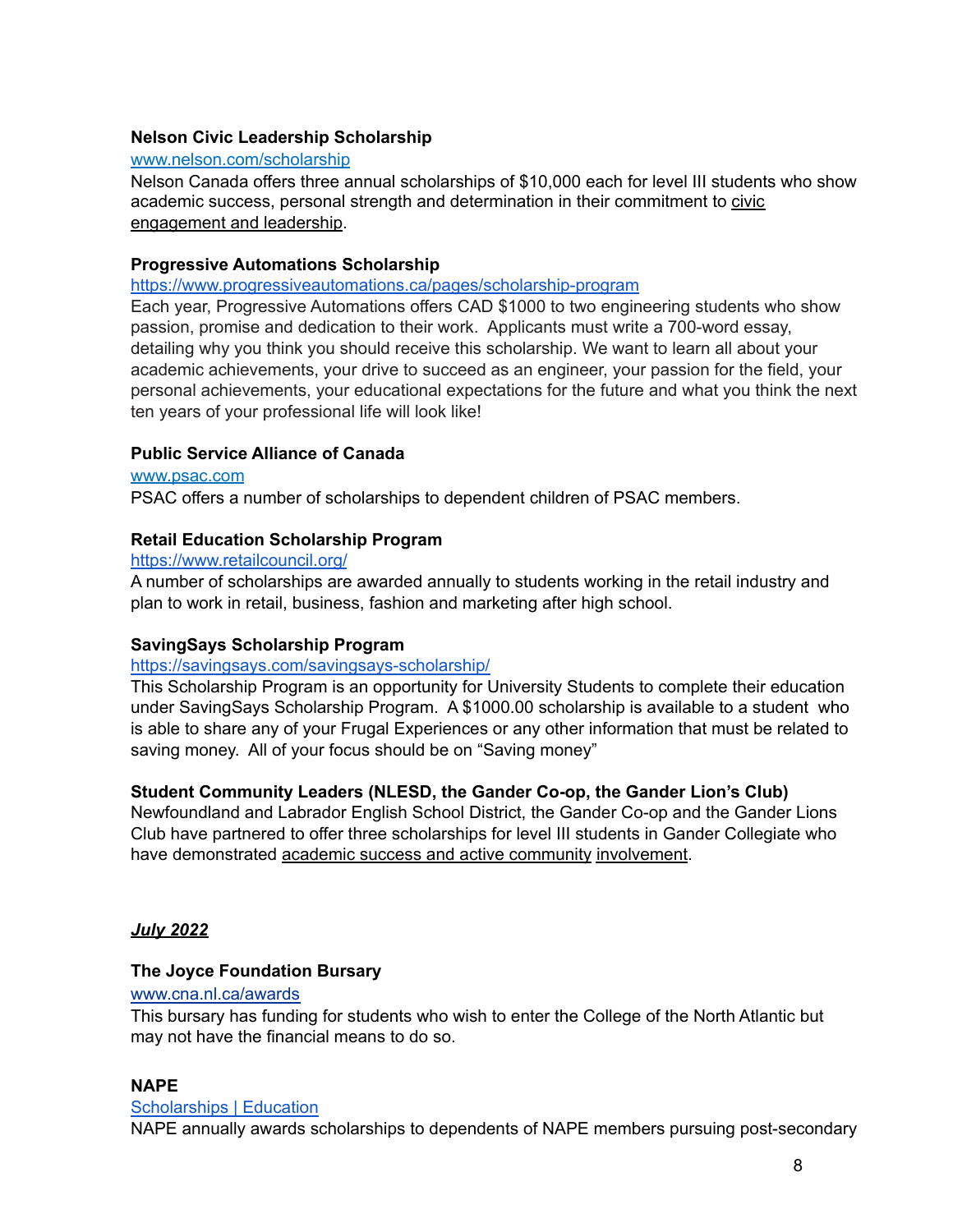#### education.

# **NL Education Foundation Scholarship**

# NLESD [Foundation](https://www.nlesd.ca/foundation/scholarshippolicy.jsp)

To recognize students who have demonstrated hard work and perseverance, need, school and community involvement, the Newfoundland and Labrador Education Foundation has established a scholarship awards program. Thirty six graduating students will each receive \$1000.00.

# **NL Teachers Association**

## NLTA – [Scholarship](http://www.nlta.nl.ca/scholarship-application-form/) Application Form

The NLTA will award six scholarships, valued at \$1000.00 each, to dependents of active, retired, disabled or deceased members of the NLTA, based on the criteria used by the Department of Education for the selection of provincial scholarship recipients.

# *August 2022*

# **National Union of Public and General Employees**

#### [www.nupge.ca](http://www.nupge.ca/)

NUPGE offers a number of scholarships, open to the dependents of the National Union's members.

# **Newfoundland and Labrador Public Sector Pensioners Association Scholarship**

#### <https://nlpspa.ca/news/scholarship/>

NLPSPAl awards four annually renewable scholarships valued at \$2,000, \$1,500.00, \$1,000.00, and \$500.00 to support a family member of an NLPSPA member (son, daughter, or grandson/granddaughter) to pursue post-secondary education at a recognized college, university or trades program to attain their educational goals, meet their professional objectives and succeed to their fullest potential.

## *September 2022*

## **CBCL Women in Engineering Scholarship**

# CBCL Limited, Consulting Engineers' [Scholarship](http://scholarships.studentscholarships.org/cbcl_limited_consulting_engineers_scholarship_5552.php)

Eligible students must be registered Engineering programmes in the Faculty of Engineering. The Scholarship is awarded primarily on the basis of the applicant's academic record. Other factors such as personality, initiative, community involvement, other awards held by the applicant, etc. may also weigh in the decision.

## **Cal LeGrow Foundation**

## [www.callegrow.com/foundation/apply-scholarship](http://www.callegrow.com/foundation/apply-scholarship)

Cal LeGrow Insurance offers two scholarships of \$1000 each to students who demonstrate a strong commitment to helping others within their community, with efforts focused around poverty and youth issues.

# **Chartered Accountants' Education Foundation of Newfoundland and Labrador**

#### [www.cpanl.ca](http://www.cpanl.ca)

Up to four scholarships valued at \$2500.00 each will be awarded each year to a level III student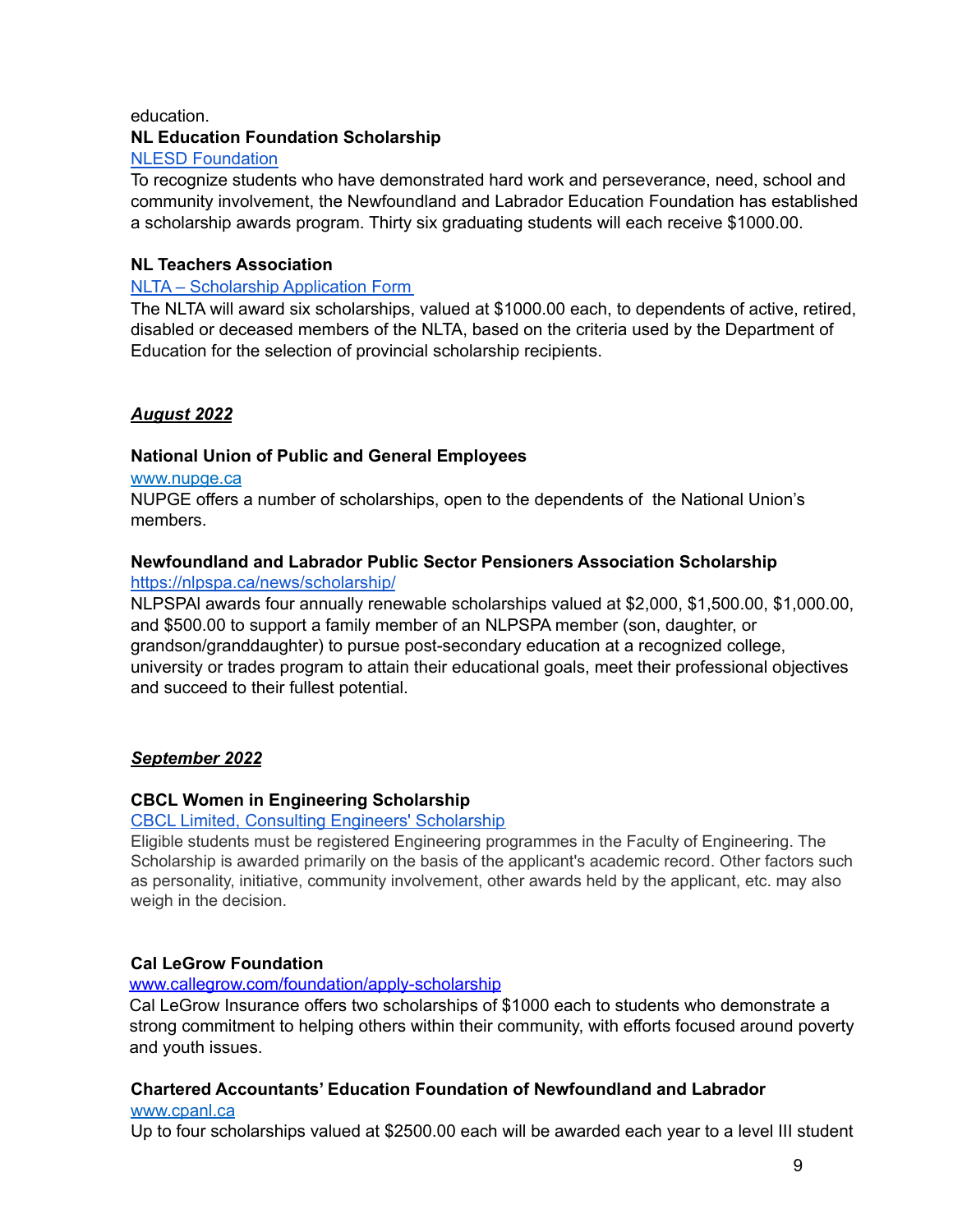who is a child or grandchild of a CPA.

## **Fish, Food and Allied Workers (FFAW/CAW)**

[Scholarships](https://ffaw.ca/for-members/member-resources/scholarships-bursaries/) & Bursaries

The FFAW/Unifor offer a number of scholarships and bursaries to dependents of members in good standing.

# **NL Credit Union**

#### NLCU [Scholarship](https://www.nlcu.com/Home/InOurCommunity/NLCUScholarshipProgram/) Program

Level III students who are either members of NLCU or the dependents of members of the NL Credit Union can apply for these scholarships.

#### **NL Housing Corporation**

#### [Scholarship](https://www.nlhc.nl.ca/scholarship-program/) Program 2021

NL Housing offers two \$1000 scholarships to a level III student planning to attend a post-secondary institution in September. The scholarship is open to students whose legal guardians are either:

Renting from or receiving a rent supplement from NL Housing;

Receiving a mortgage subsidy from NL Housing; or

Residing in Co-op Housing or Community-Based Housing which is subsidized by NL Housing.

## *October 2022*

## **College of the North Atlantic**

#### [www.cna.nl.ca/awards](http://www.cna.nl.ca/awards)

CNA offers a number of scholarships in the following areas:

Academics, Applied Arts, Business, Engineering Technology, Health Sciences, Industrial Trades, Information Technology and Tourism and Natural Resources.

## **James Lee Foundation Scholarship**

#### <https://jamesleefoundation.com/scholarship/>

This \$5000.00 scholarship is open to emerging creative talent from across Canada wanting to enter the advertising industry. Entrants must be non-professional Canadian residents over the age of 16. All fields of creativity related to the advertising community will be considered (e.g. writers, art directors, film makers, recording artists, illustrators, digital artists, etc.).

## **Johnson Inc.**

#### <https://www.johnson.ca/scholarship>

Johnson Inc. offers a number of scholarships annually, valued at \$1,500 each. Canadian residents who are completing high school and who are beginning their post-secondary studies in Canada are eligible for the awards.

**Knights of Columbus Jubilee Scholarship [Scholarships](https://kofcnl.org/scholarships)**